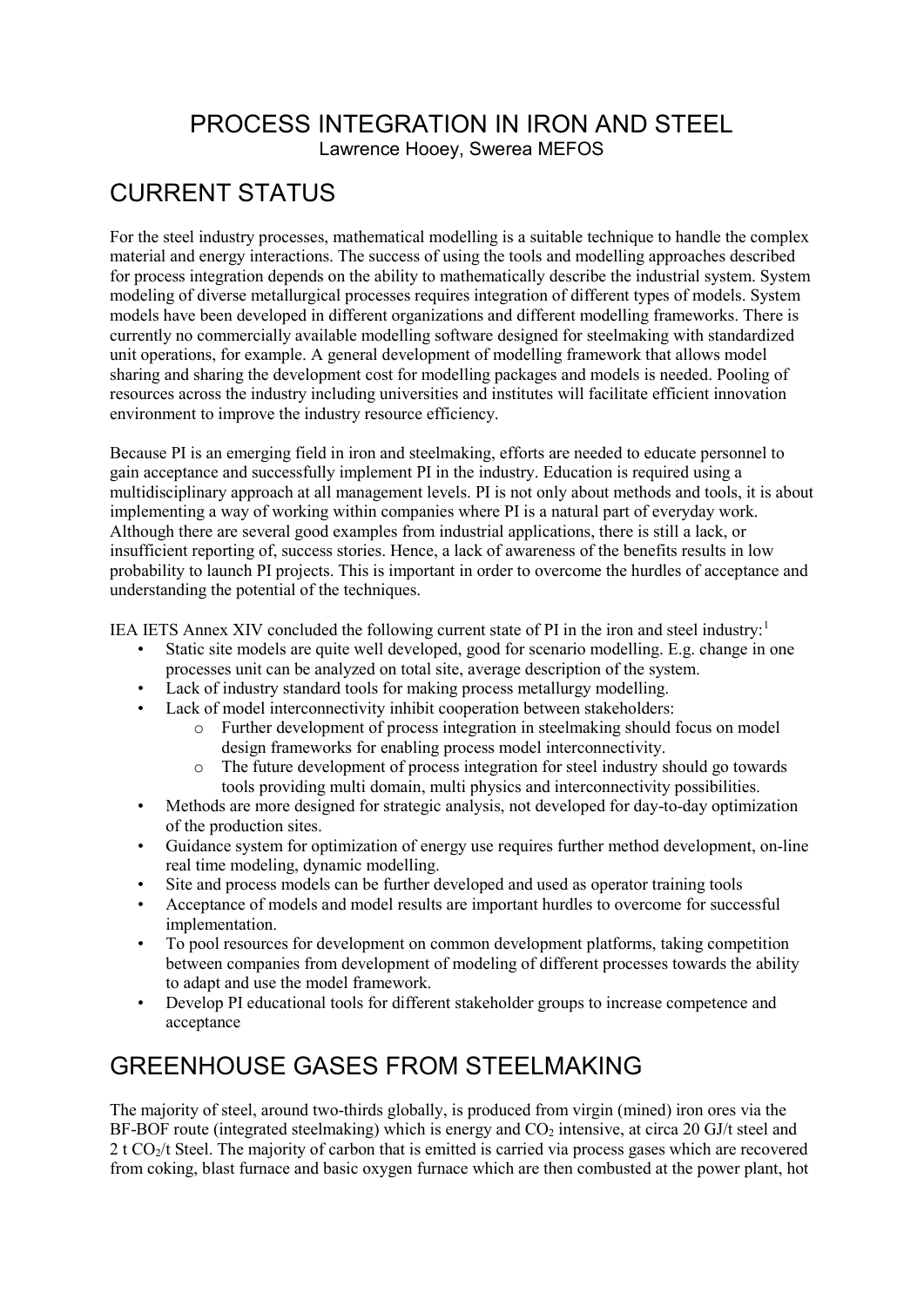stoves of the blast furnace, reheating furnaces, coke oven heating, sinter plant and other heating applications. Although a number of flue gas streams are relatively concentrated in  $CO<sub>2</sub>$ , 15-25%, the most promising target for removal of  $CO<sub>2</sub>$  is from the three processes gases which account for about 90% of all carbon emissions (Figure 1). The process gases contain varying quantities of CO, CO<sub>2</sub>, H<sub>2</sub> which have the potential to be shifted to  $H_2$  which could replace the process gas in the metallurgical processes, and  $CO<sub>2</sub>$  which could go to CCS or reacted to form various chemicals or fuels (Figure 2). There is energy recovery potential or integration possible with excess heat in the steelworks. The combination of a multitude of potential gas processing options and integration potential comes with numerous challenges in process integration. Of particular importance is the impact of additional energy which must be used for separations and reactions. The ability to integrate and optimize systems covering both metallurgical operations for core steelmaking, energy production and chemical operations for carbon use or carbon capture is a vital role for PI. Today, Swerea MEFOS often take results from chemical system modelling, e.g. Aspen, Protreat, and simplify or linearize these for given operating windows and then integrate into static spreadsheet-based model of all units.



Figure 1. integrated steelmaking



Figure 2. Integrated steelmaking with CCU/CCS

Two examples of ongoing projects at Swerea MEFOS are STEPWISE and FReSMe projects, both are EU-funded via H2020. [2](#page-2-1) The projects include constructing and operating large pilot plants of gas reforming and chemical production from process gas, and also include Process Integration in the projects to evaluate various options and increase impact. In FReSMe, methanol will be tested as fuel in a Stena's ferry Stena Germanica.